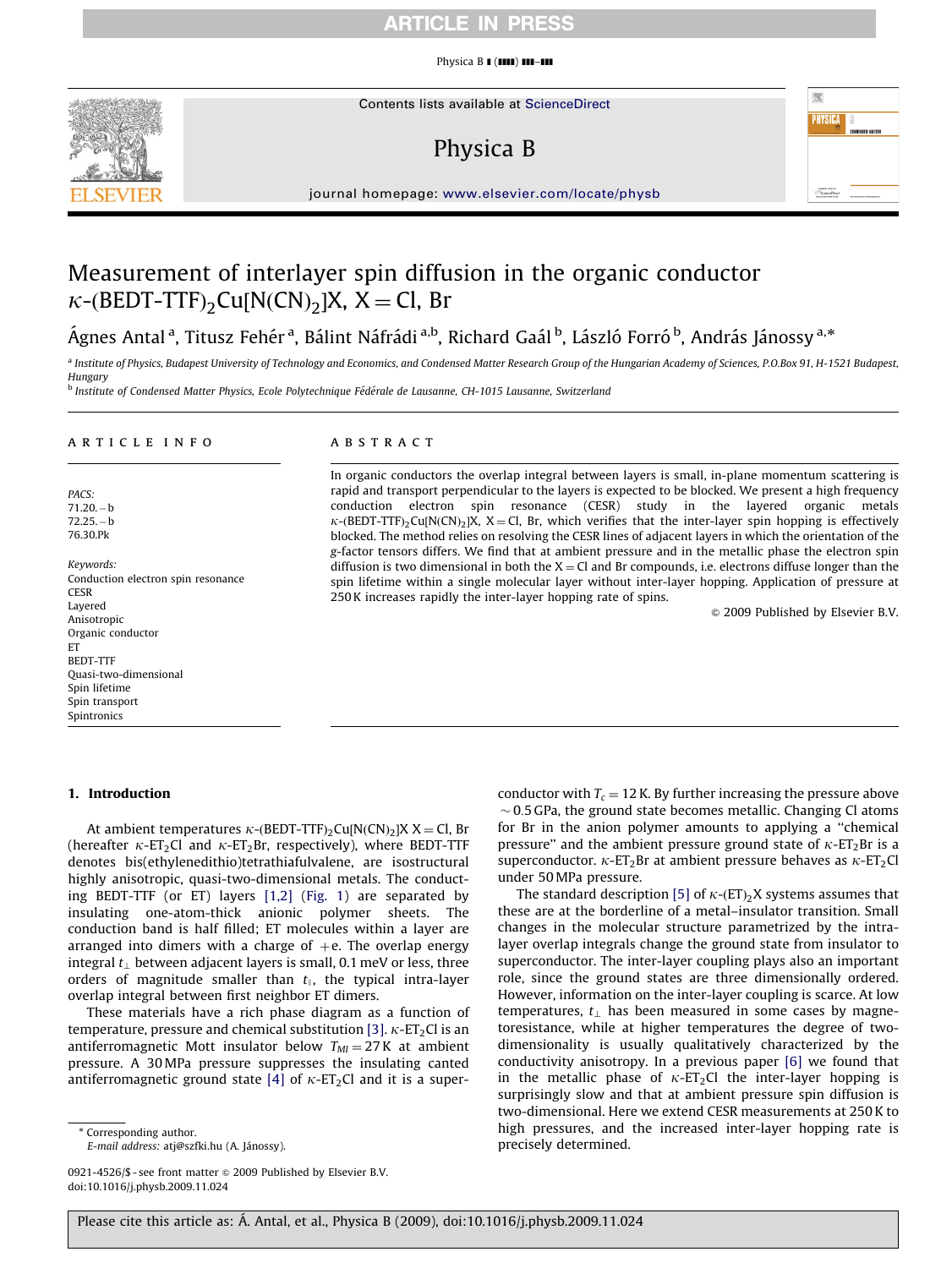<span id="page-1-0"></span>

**Fig. 1.** Crystal structure of the  $\kappa$ -(ET)<sub>2</sub>Cu[N(CN)<sub>2</sub>]X X = Cl, Br isostructural layered compounds looking from the **c** direction. A and  $\overrightarrow{B}$  denotes two adjacent layers with differently oriented g-factor tensors.  $\varphi_{ab}$  and  $\varphi_{ac}$  denote angles from **a** in the (**a**, **b**) and (a, c) planes, respectively.

#### 2. Experimental

Single crystals of  $\kappa$ -ET<sub>2</sub>X X = Cl, Br were grown by the electrochemical method described elsewhere [\[7\].](#page-3-0) Twinning of the samples was excluded by X-ray diffraction. A polymeric  $KC_{60}$ powder [\[8\]](#page-3-0) was the g-factor reference ( $g = 2.0006$ ) for all highfrequency ESR measurements. The g-factor tensors of  $\kappa$ -ET<sub>2</sub>X  $X = Cl$ , Br were determined in Budapest in a home built quasioptical continuous wave ESR spectrometer at 222.4 GHz with a one-axis goniometer. For the measurements, the sample and the  $KC<sub>60</sub>$  reference were glued with high-vacuum grease close to each other on the rotating axis of the goniometer. The  $(a, b)$  crystallographic plane was aligned with an optical microscope with  $\sim$  5 $^{\circ}$ precision. The pressure dependent ESR measurements were performed in Lausanne at 210 GHz. A copper beryllium clamped-type piston cylinder pressure cell with a diamond window was used [\[9,10\]](#page-3-0). In the pressure dependent study the sample was glued by araldite to a teflon holder inside the pressure cell, while the  $KC_{60}$  reference was placed to the outer face of the diamond window. The sample was oriented in the  $\varphi_{ab} = 45^\circ$ direction with respect to the static magnetic field, as this assures a large difference between the g factors of adjacent layers.  $\varphi_{ab}$  and  $\varphi_{ac}$  denote angles from **a** in the (**a**, **b**) and (**a**, **c**) planes, respectively.

#### 3. Method of measurement of inter-layer hopping rate

The inter-layer hopping rate,  $v_{\perp}$  can be determined from an analysis of the CESR line shape of layered systems with alternating, chemically equivalent but crystallographically different, weakly interacting layers. (See the review Ref. [\[11\]](#page-3-0) for ESR studies of quasi-one-dimensional organic compounds.) The main parameters of interest for this work are shown in Fig. 2.

The unit cell of the  $\kappa$ - $ET$ <sub>2</sub>X X = Cl, Br crystal has two crystallographically different organic ET layers, A and B (Fig. 1). The conduction electrons within a layer strongly overlap and have common g-factor tensors. Non-interacting adjacent layers have gfactor tensors,  $g_A$  and  $g_B$  with differently oriented principal axes. In such layers the Larmor frequencies are different in magnetic fields oriented in general directions and there are two CESR resolved lines at frequencies  $v_A$  and  $v_B$ . Hopping of spins between interacting layers with frequency  $v_{\perp}$  modifies the CESR spectrum.



Fig. 2. Relevant parameters for the measurement of inter-layer spin hopping rate,  $v_{\perp}$  between adjacent layers A and B.  $g_{AB}$  are the g factors of the two layers, and **B** is the local magnetic field. Within layers, spins are propagating with the Fermi velocity,  $v_F$  and are scattered with frequency  $\tau_{\parallel}^{-1} \ll v_{\perp}$ . Spins diffuse to a distance  $\delta_{\text{spin}\parallel}\gg v_{\text{F}}\tau_{\parallel}$ .

Qualitatively, there are three typical cases: (i) if  $v_{\perp} \ll |v_A-v_B|$ , there are two resolved lines, slightly broadened and shifted by the interaction, (ii) if  $v_{\perp} \approx |v_A-v_B|$ , the line is broad with a characteristic structure, (iii) if  $v_{\perp} \gg |v_A-v_B|$ , there is a single "motionally narrowed'' line at the average frequency and somewhat broadened by the interaction. For a precise determination of  $v_1$  we solved the coupled Bloch equations for the transverse dynamic magnetizations,  $M_{x,y}^{A,B}$ . For layer A:

$$
\frac{dM_{x,y}^A}{dt} = \gamma^A (\mathbf{M}^A \times \mathbf{B}^A)_{x,y} - \frac{M_{x,y}^A}{T_2} + \frac{M_{x,y}^B - M_{x,y}^A}{T_\times}.
$$
\n(1)

Here  $\gamma^A = g_A \mu_B / \hbar$ ,  $\mathbf{B}^A = \mathbf{B}_0 + \lambda \mathbf{M}^B + \mathbf{B}_1$  is the effective magnetic field in the A layer,  $B_1$  the exciting magnetic field,  $T_2$  is the transverse spin relaxation time,  $T_{\times}$  is the cross relaxation between the A and the two adjacent B layers, and  $\lambda \mathbf{M}^B$  is the inter-layer exchange field. From these equations, we numerically calculate the CESR spectra. We fit the calculated spectrum to the measured curves and calculate the transverse, cross relaxation times and the exchange field between the layers. The inter-layer spin hopping rate,  $v_{\perp} = (2T_{\times})^{-1}$  is half of the cross relaxation rate, as electrons hop from each layer to two adjacent layers. The g-factor anisotropy arises from the spin–orbit interaction with molecules constituting the conducting layer and it is weak in the organic layered ET compounds. Thus for a successful experiment, high exciting frequencies and correspondingly high static magnetic fields,  $\mathbf{B}_0$  have to be applied. Also,  $v_1$  has to be comparable to the CESR line width, which is usually determined in metals by the spin–lattice relaxation rate,  $1/T_1$ . For the measurement, it is crucial to have two layers in a unit cell with different g-factor anisotropies. Although this restricts the applicability, there are a number of suitable compounds, see e.g. Refs. [\[12–15\]](#page-3-0) for which the method may work.

#### 4. Results

The g-factor anisotropy of the  $\kappa$ -ET<sub>2</sub>Cl and  $\kappa$ -ET<sub>2</sub>Br crystals was measured at 222.4 GHz and  $T = 250$  K in the (a, b) and (a, c) planes. In general field directions we observed two CESR lines with equal intensities which merge into a single line in the high symmetry directions **a** and **b** and in the  $(a, c)$  plane. For each orientation we fitted the measured ESR spectrum to a sum of two Lorentzian lines. Close to the high symmetry orientations the analysis gives two nearly overlapping lines and the fit is not better than with the assumption of a single motionally narrowed line. For other directions in the  $(a, b)$  crystallographic plane, two lines are clearly resolved. Results in the  $(a, b)$  plane are presented in [Fig. 3.](#page-2-0) One of the principal axes of the g tensors of the layers coincides with the c-axis of the crystal, while the other two are along  $\varphi_{ab} \approx 30^\circ$  (-30°) and  $\varphi_{ab} \approx 120^\circ$  (60°) in the A (B) layer. We denote these directions by a' and **b'**.  $\kappa$ -ET<sub>2</sub>Br and  $\kappa$ -ET<sub>2</sub>Cl have the same g-factor anisotropy within experimental accuracy. The measured principal values of the g-factor tensors for the Cl (Br)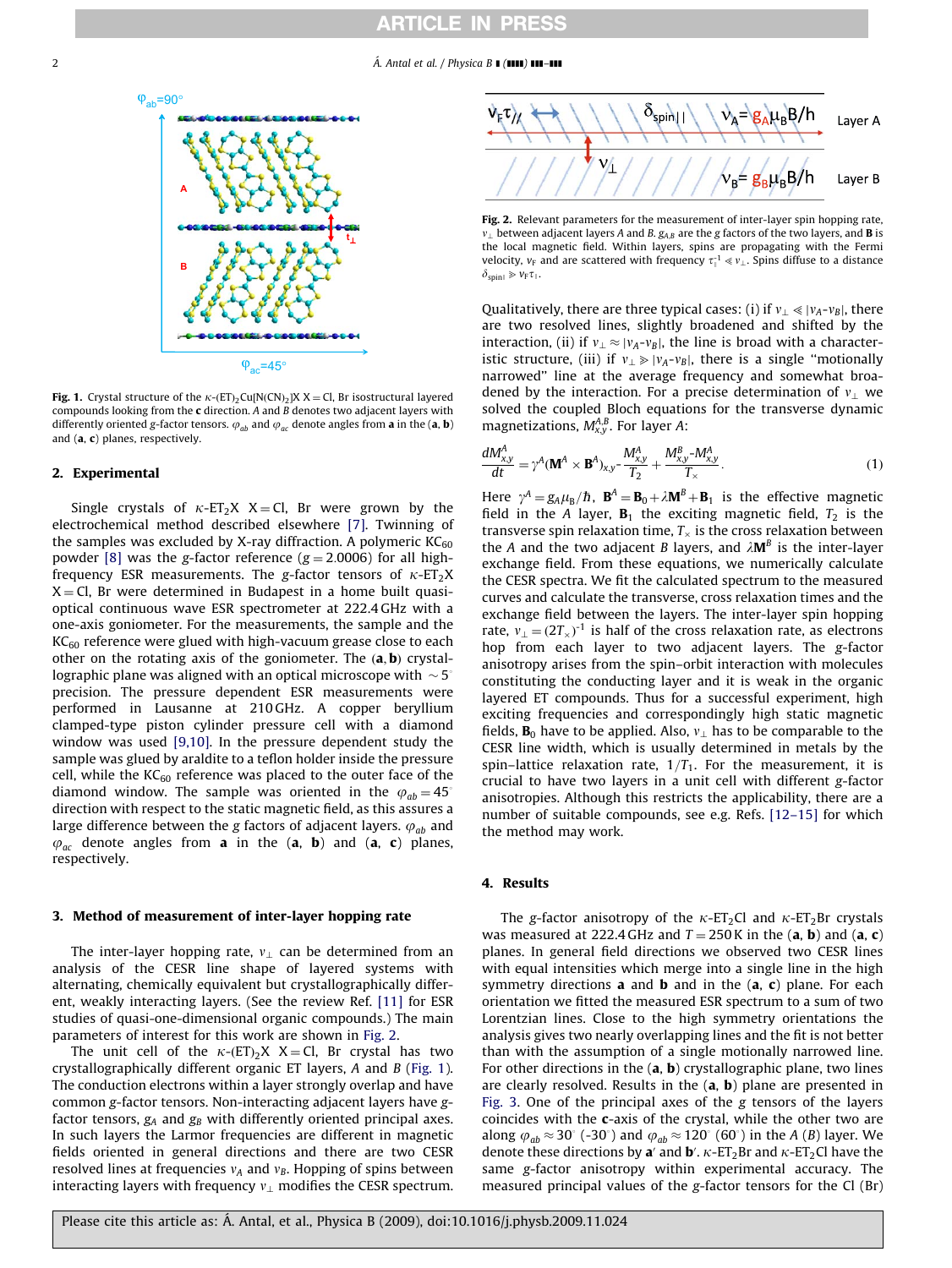<span id="page-2-0"></span>crystals are:  $g_{a'} = 2.0062$  (2.0064);  $g_{b'} = 2.0088$  (2.0086);  $g_c = 2.0050$  (2.0049). The minimum value of  $|v_A-v_B|$  at which the CESR lines do not merge sets an upper limit of  $v_{\perp}$   $<$  4  $\times$  10<sup>9</sup> s<sup>-1</sup> for the inter-layer hopping frequency of both salts.

A detailed CESR study at various exciting frequencies and at several pressures and temperatures has been preformed and results will be published elsewhere. Here we discuss only the 210 GHz CESR at 250 K measured under 0, 0.16 and 0.32 GPa pressure. These spectra illustrate well the method; at 250 K the perpendicular spin diffusion increases under pressure and a precise determination of  $v_1$  is possible. Fig. 4 shows the spectra with **B**<sub>0</sub> in the  $\varphi_{ab} = 45^\circ$  direction, where  $v_A - v_B$  is about at its maximum. At ambient pressure we clearly see two resolved lines, indicating  $v_1 > v_A-v_B$ . Inter-layer hopping broadens the CESR spectrum at 0.16 GPa pressure and  $v_A \approx v_B$ . Increasing pressure to



**Fig. 3.** g-factor anisotropy at 222.4 GHz and  $T = 250$  K of the  $\kappa$ - $E\Gamma$ <sub>2</sub>Cu[N(CN)<sub>2</sub>]X  $X = Cl$  and Br layered compounds. Up and down triangles (magenta and green, respectively) correspond to the two layers of the  $\kappa$ -ET<sub>2</sub>Br sample, while stars and squares (blue and red, respectively) belong to the  $\kappa$ -ET<sub>2</sub>Cl salt. Arrows **a** and **b** represent magnetic field orientations parallel to  $\bf{a}$  and  $\bf{b}$  crystallographic axes, respectively. (For interpretation of the references to color in this figure legend, the reader is referred to the web version of this article.)

0.32 GPa merges the two lines and the spectrum is a motionally narrowed single line; thus  $v_{\perp} < v_A-v_B$ . The numerical calculation of the line shapes fit very well the measured CESR spectra. The inter-layer hopping rate,  $v_{\perp}$ , at 250 K obtained from the full study, with measurements at 210, 315 and 420 GHz exciting frequencies, are 2.2, 4.2 and  $9.7 \times 10^8 \text{ s}^{-1}$  at 0, 0.16 and 0.32 GPa pressures, respectively.

### 5. Discussion

Electron hopping between neighboring layers in quasi-twodimensional conductors is blocked if the momentum scattering rate  $\tau_{\parallel}^{-1}$  within the layers is faster than the tunneling frequency  $v_{\perp}$ between layers [\[16\].](#page-3-0) The inter-layer hopping frequency for incoherent transport due to weak overlap is [\[16\]](#page-3-0)

$$
v_{\perp} = 2t_{\perp}^2 \tau_{\parallel}/\hbar^2. \tag{2}
$$

The rate  $v_{\perp}$  determined from the CESR measurements is in agreement with  $t<sub>1</sub> = 0.04$  meV measured by angular dependent magnetoresistance in  $\kappa$ -ET<sub>2</sub>Cu(NCS)<sub>2</sub> at low temperatures [\[17\]](#page-3-0) and  $\tau_{\parallel} = 10^{-14}$  s. There are no direct measurements of  $\tau_{\parallel}$  at room temperatures,  $10^{-14}$  s corresponds to a mean free path,  $l = v_F \tau_{\parallel} = 1$  nm, that is equal to the dimer–dimer distance. (Here  $v_F$  is the Fermi velocity  $\approx 10^5$  m/s.) Since for metallic conductivity,  $l$  is longer than the intermolecular distance,  $10^{-14}$  s is an upper limit for  $\tau_{\parallel}$ . The CESR measurement of  $v_{\perp} = 2.2 \times 10^8 \text{ s}^{-1}$  and Eq. (2) set a lower limit for the perpendicular transfer integral at 250 K and ambient pressure:  $t_{\perp}$  < 0.07 meV. The measured interlayer hopping frequency includes hopping due to phonons and possibly other mechanisms in addition to incoherent electron tunneling; if such effects are important, then  $t_1$  is even smaller.

Electron spin transport is thus extremely anisotropic. The average distance spins travel without hopping to an adjacent layer, is  $\delta_{\text{spin}} = v_F [\tau_{\parallel}/(4v_{\perp})]^{1/2}$ . In the  $\kappa$ -ET<sub>2</sub>X X = Cl, Br compounds electrons are confined to a single molecular layer for about  $2.5 \times 10^{-9}$  s and  $\delta_{\text{spin}\parallel}$  is longer than 0.3 µm.

The values of  $t_{\perp} = 0.07$  meV and  $t_{\parallel} = 100$  meV are in disagreement with measured conductivity anisotropies, if perpendicular transport is solely due to tunneling. The tunneling electronic conductivity anisotropy [\[16\]](#page-3-0) is  $\sigma_{\parallel}/\sigma_{\perp} \approx 4(t_{\parallel}/t_{\perp})^2(a/d)^2 \approx 10^6$ where  $a$  is a lattice constant in the  $(a, c)$  plane and  $d$  is the



**Fig. 4.** Motional narrowing of the CESR lines of adjacent layers under pressure. Left panel: measured CESR spectra of  $\kappa$ -(ET)<sub>2</sub>Cu[N(CN)<sub>2</sub>]Cl at 210 GHz and  $T=$  250 K. The magnetic field is along  $\varphi_{ab} = 45^\circ$ . The reference signal at B = 7.50T is polymeric KC<sub>60</sub>. Right panel: simulations of the spectra on the left.